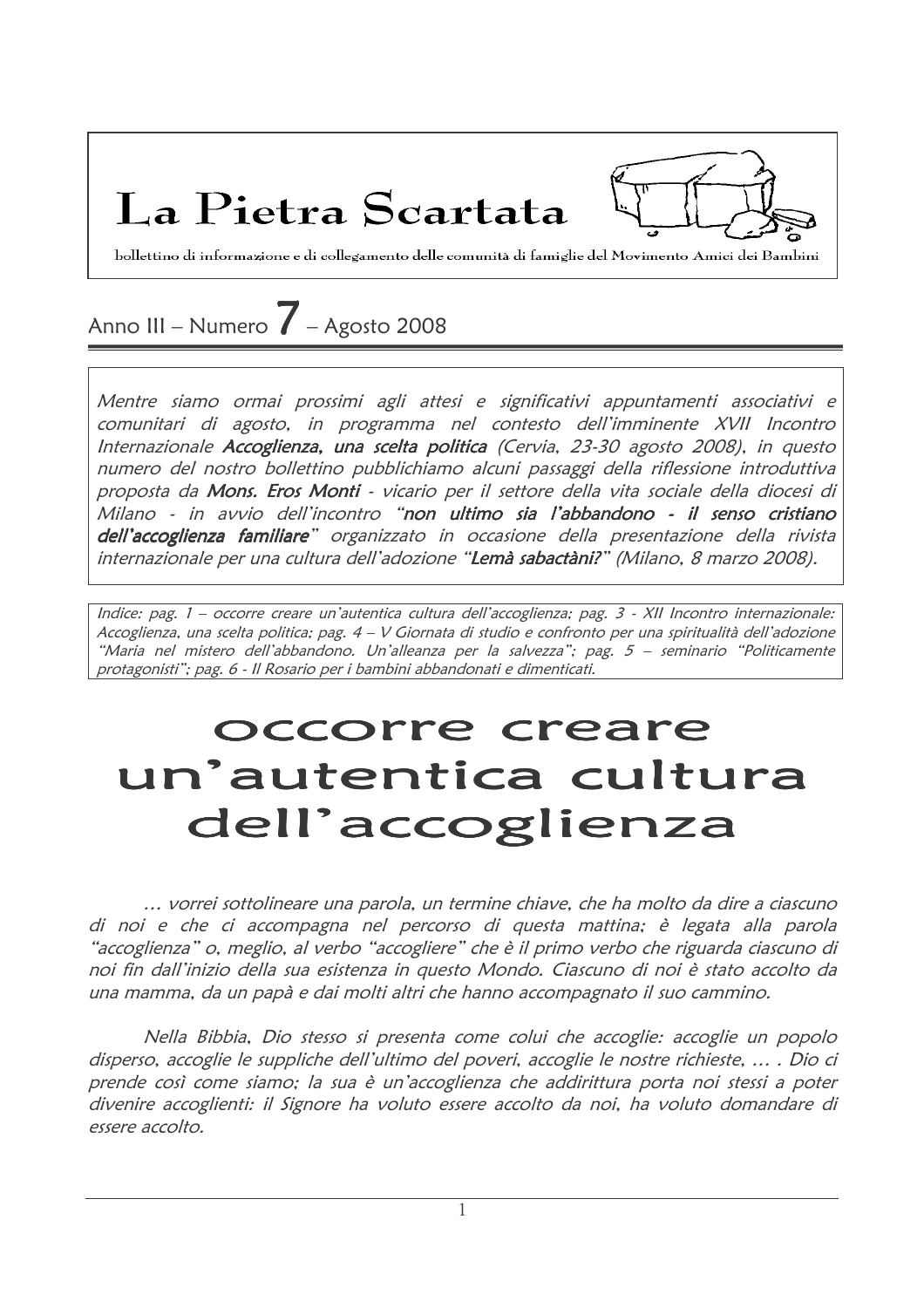Forse, tra i molti riferimenti biblici che poi ascolteremo, opportunamente riletti nelle varie relazioni, mi ha colpito di tutti la notissima parabola detta del buon samaritano. Essa può essere letta sul versante di Dio, un Dio che si prende cura di ciascuno di noi; un Dio che vuole avvicinarsi all'uomo abbandonato, solo, ad un uomo spogliato e lasciato mezzo morto lungo il cammino.

Si dice, nel brano dell'evangelista Luca (Lc 10,25-37), che un uomo viene portato in un "pandokeion", termine che andrebbe tradotto con "tutti accoglie", "luogo della piena e della totale accoglienza" non come solitamente accade con locanda o albergo (pandokeion, infatti, appare solo in questa occasione in tutto il Nuovo Testamento: tradotto letteralmente significa "accoglienza universale". Forse Luca può aver scelto questo vocabolo con l'intenzione di farci pensare alla missione di accoglienza universale della Chiesa; avrebbe potuto usare cataluma che aveva già impiegato nel racconto della nascita di Gesù, e invece preferisce questo termine che con le sue radici filologiche di pan - tutto - e dokeo accogliere -, ben si prestava a disegnare la figura della Chiesa quale comunità aperta a tutti, ndr); il verbo che lo regge richiama lo "stendere le mani aperte": Dio tiene le mani aperte per ciascuno di noi e invita anche noi a fare altrettanto.

Ciascuno di noi può mettersi sul percorso di quest'uomo, samaritano, e accompagnare i molti fratelli, in particolare i più piccoli, gli abbandonati, coloro che desiderano avere braccia disponibili ad accoglierli e ad abbracciarli, che li introducano nella vita verso la pienezza della loro esperienza.

Siamo chiamati ad accogliere, a "tenere le mani aperte", se vogliamo a "tenere un po' le braccia aperte come Nostro Signore sulla croce", emblematicamente; chiamati all'accoglienza quale gesto che si prolunga nel nostro vissuto e in particolare delle nostre famiglie.

Non parliamo oggi di accoglienza in generale, ma dell'accoglienza di bimbi, di piccoli che fanno l'esperienza di un totale abbandono: diviene una nuova fecondità per la famiglia. diviene una nuova opportunità, qualcosa che fa crescere l'intero nostro contesto sociale.

Accogliere è un atto di fede da parte di una famiglia, accogliere è un modo per amare e per servire; non si tratta solo dell'accoglienza di un piccolo "in una famiglia", ma "come famiglia", in quel contesto singolarissimo in cui si intrecciano le relazioni fondamentali per ciascuno di noi, quella di paternità, di maternità, di fratellanza.

Accogliere non può essere esperienza dall'aspetto soltanto emotivo; accogliere bene esige formazione, esige approfondimento, esige riflessione, esige la capacità di assumersi responsabilità verso chi è nell'abbandono: occorre creare un'autentica cultura dell'accoglienza.

Mons. Eros Monti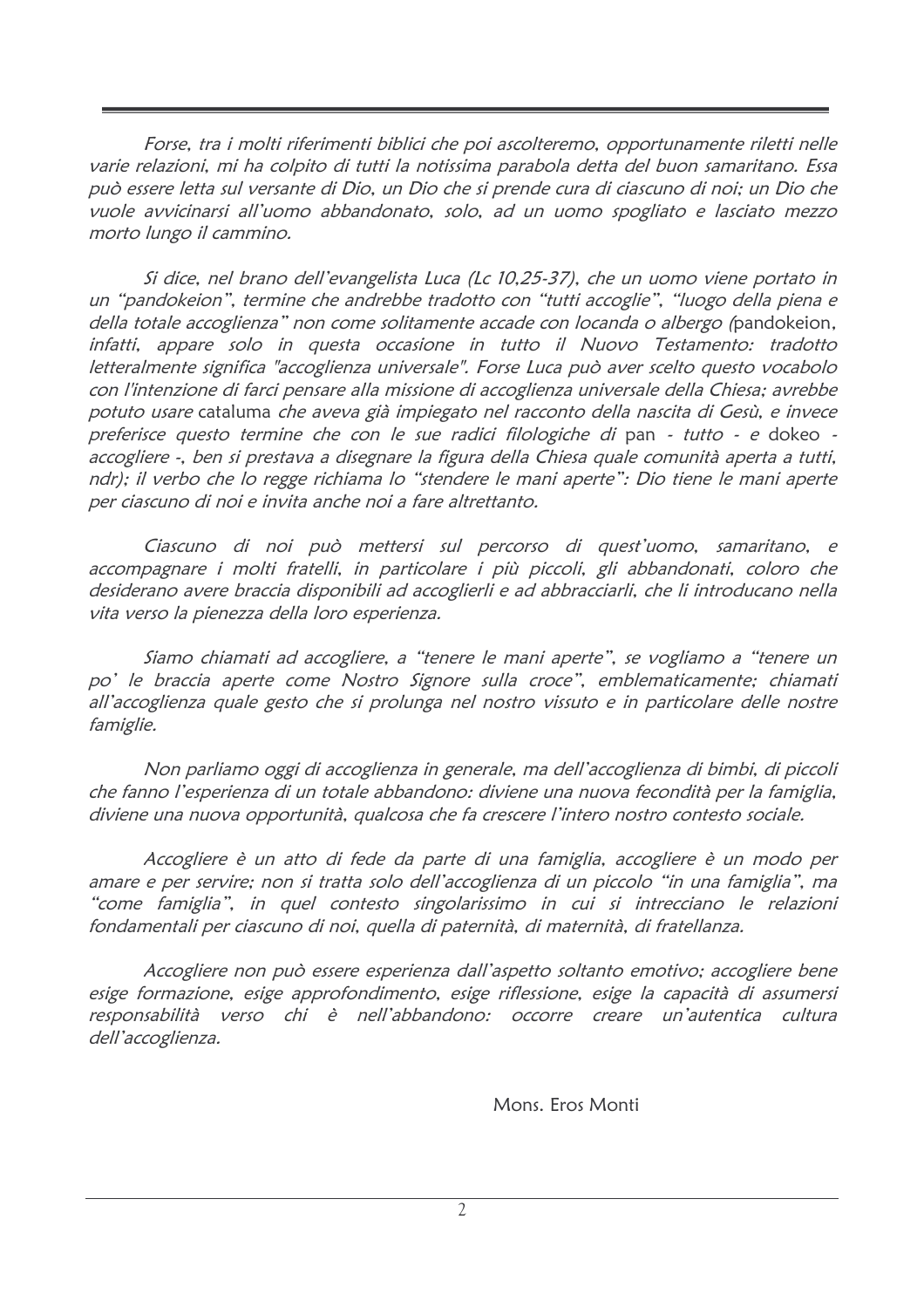

La vacanza studio per le famiglie accoglienti.

La settimana di Studi e Formazione, giunta alla XVII edizione, nasce dall'esigenza delle famiglie del movimento di incontrarsi, scambiarsi esperienze e approfondire le diverse tematiche dell'abbandono e dell'accoglienza. È proposta, alla fine di agosto, una settimana di vacanza e di studio, con momenti formativi, ma anche di svago che permette alle famiglie, genitori e figli, di vivere un'esperienza significativa di condivisione.

Nel corso degli anni questa settimana ha ospitato anche importanti convegni internazionali i cui atti sono disponibili nella collana editoriale "Quaderni di Amici dei Bambini".

### **XVII INCONTRO INTERNAZIONALE** Accoglienza, una scelta politica

#### programma

SABATO 23 agosto: Arrivi e sistemazioni. Evento di apertura del XVII Incontro.

#### **DOMENICA 24 agosto e LUNEDÌ 25 agosto:** Seminario "NOI, TESTIMONI DI UNA SCELTA"

Il movimento, costituito da una fitta rete di famiglie, gruppi e realtà locali, nel corso di questi mesi ha sviluppato un'iniziativa di tipo culturale, esperienziale e formativa, aggregando e coinvolgendo persone protagoniste e interessate a riflettere sui temi dell'abbandono e dei tre miti ad esso connessi. Attraverso la condivisione ed il confronto allargato dei diversi gruppi cercheremo di approfondire in particolare il legame di sangue, che sarà poi oggetto anche del convegno di venerdì.

### **MARTEDI** 26 agosto:

Seminario "POLITICAMENTE PROTAGONISTI" - Accogliere e rappresentare le istanze sociali: ambito, ruolo e prospettive delle Associazioni Familiari.

### **MERCOLEDI** 27 agosto: Seminario "MARIA, NEL MISTERO DELL'ABBANDONO - un'alleanza per la salvezza".

**GIOVEDI 28 agosto:** sole e mare

#### **VENERDI** 29 agosto:

Convegno "LÉGAMI/LEGÀMI: IL MITO DELLA FAMIGLIA DI ORIGINE. LA RELAZIONE DI **SANGUE TRA VINCOLI E OPPORTUNITÀ"** 

Riprendiamo il mito della famiglia di origine, tema evidenziato in occasione dei lavori svolti per il Convegno "Senza Figli Senza - dai diritti alla giustizia: famiglie e giovani nei percorsi dell'accoglienza" (Bellaria 2006). Tema che abbiamo ulteriormente sviluppato; sarà questa l'occasione di indagare, attraverso il contributo di esperti e protagonisti, sul rapporto fra famiglia di origine, responsabilità genitoriali e tutela del minore. Sarà possibile la "demitizzazione" del mito?

### **SABATO 30 agosto: Partenze**

Per informazioni ed iscrizioni: tel. 02988221 - www.aibi.it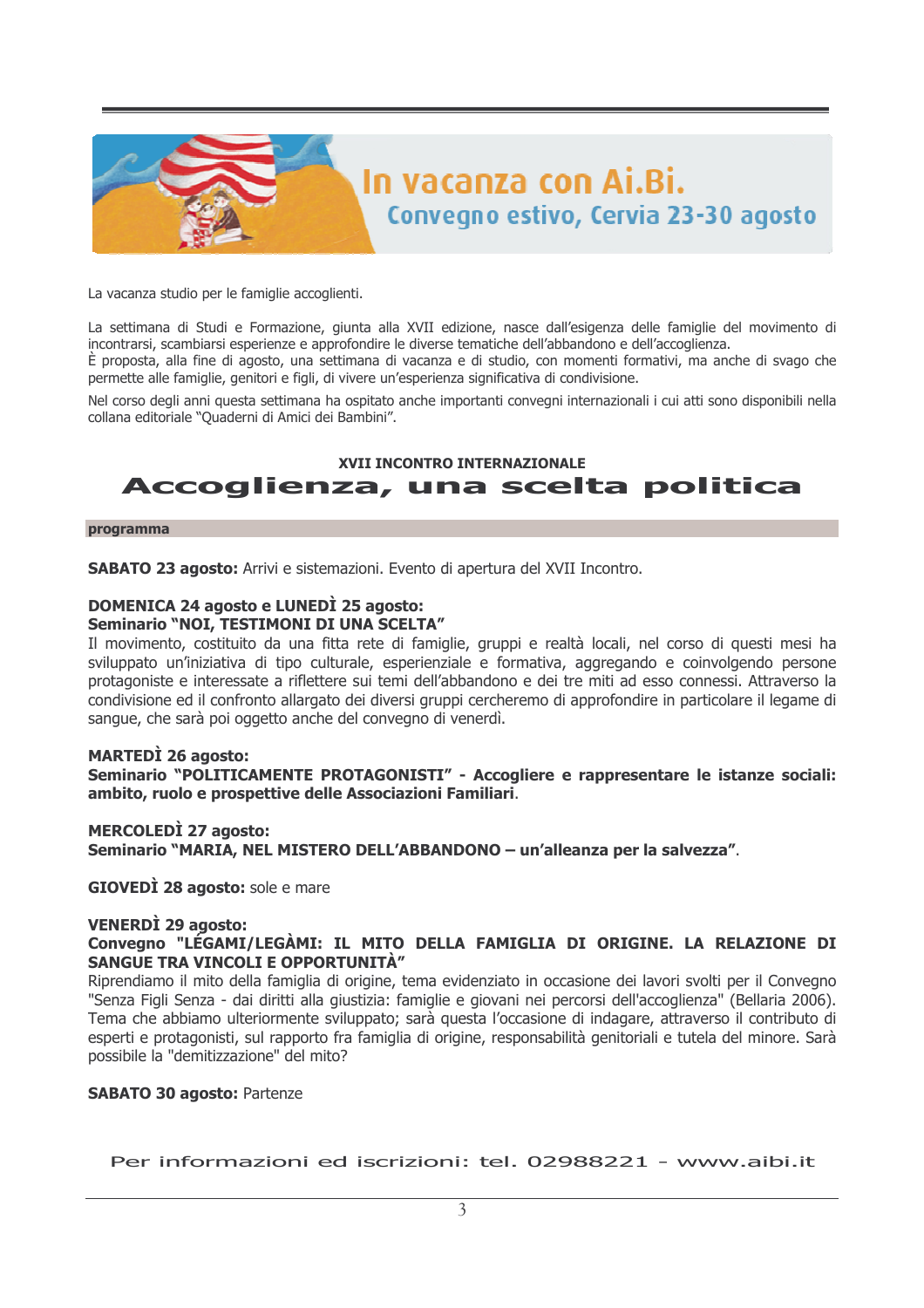quinta giornata di studio e confronto per una spiritualità dell'adozione

# Maria nel mistero dell'abbandono un'alleanza per la salvezza

Cervia, mercoledì 27 agosto 2008

### programma

ore 9.30 introduce e coordina Gianmario Fogliazza responsabile Centro Studi Teologici Amici dei bambini

ore 9.40

Maria nel mistero dell'abbandono

Marco Griffini

Presidente Amici dei Bambini

ore 10.15

un grido che sale, la pienezza del tempo: scelte e chiamate di Dio **Rita Torti Mazzi** 

Docente di Sacra Scrittura presso la Pontificia Facoltà Teologica "Marianum" - Roma

(ore 11.00 - 11.15 pausa)

ore 11.15

fate quello che vi dirà: libertà e fiducia per una possibile alleanza Davide Pezzoni

Biblista, vicerettore del Collegio Vescovile diocesano di Lodi

ore 12.00

ecco tuo figlio: una salvezza rivelata sulla croce Alberto Cozzi

Docente di Teologia sistematica presso la Facoltà Teologica dell'Italia settentrionale - Milano

ore 12.45 - 14.45

pausa

ore 15.00 ripresa dei lavori

#### Maria e l'adozione: maternità, alleanza e fede **Maurizio Chiodi**

Docente di Teologia morale presso la Facoltà Teologica dell'Italia settentrionale - Milano

ore 15.45 confronto e dibattito

> ore 17.00 conclusioni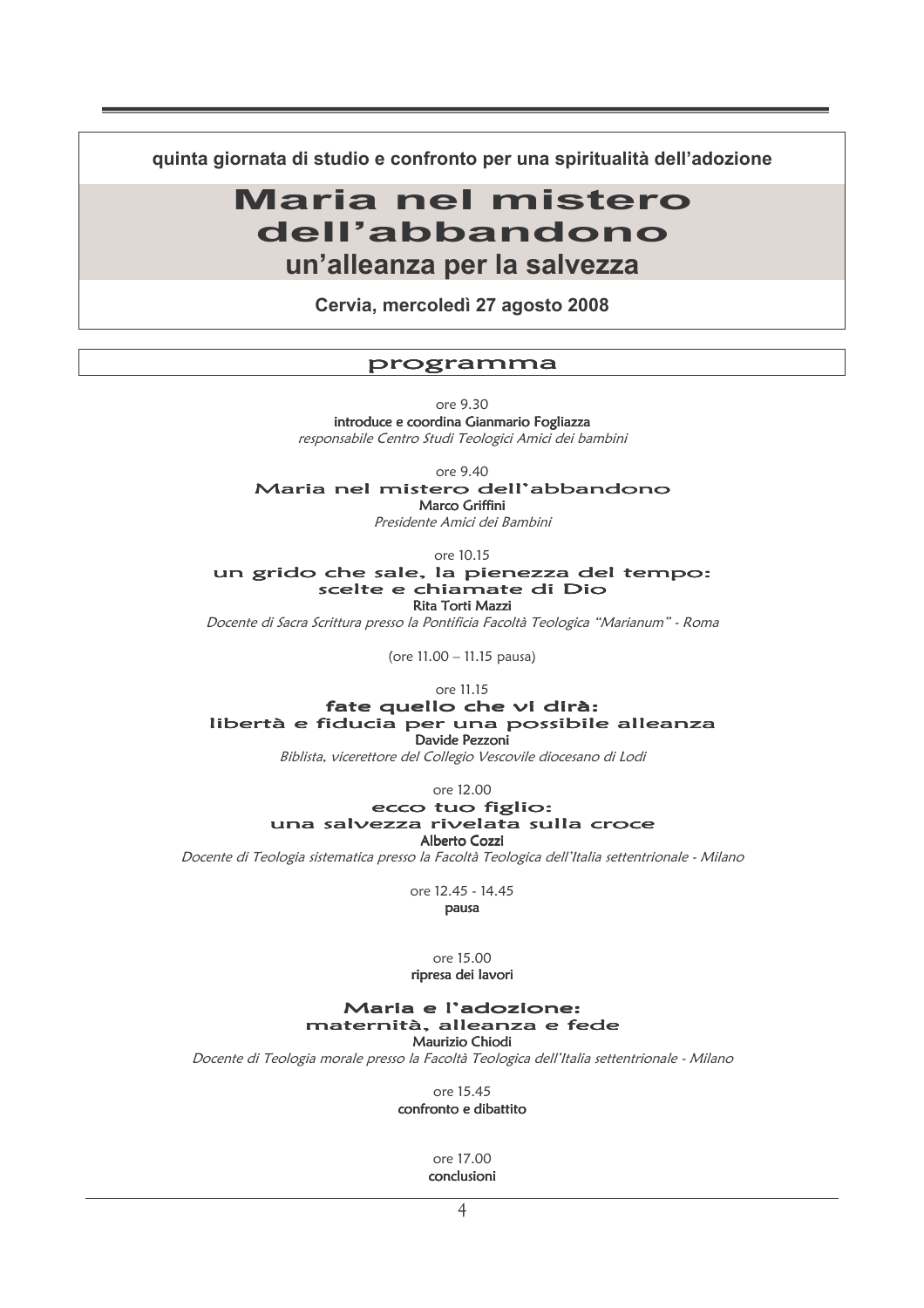# POLITICAMENTE PROTAGONISTI

accogliere e rappresentare le istanze sociali: ambito, ruolo e prospettive delle Associazioni Familiari

seminario

Cervia, martedì 26 agosto 2008

### programma

ore 9.30

introduce e coordina Gianmario Fogliazza responsabile Centro Studi Amici dei Bambini

ore 9.45

presenti, protagonisti e profetici associazionismo, priorità sociali e culturali, agenda politica italiana sfide e prospettive alla luce del Magistero sociale e del IV Convegno ecclesiale

# Francesco Bonini

Coordinatore scientifico Servizio CEI per il Progetto Culturale

ore 10.30

società democratica e bene comune partecipazione, confronto e condivisione nello studio, attuazione e diffusione

della Dottrina sociale della Chiesa

# **Franco Pasquali**

Coordinatore nazionale di Retinopera

(ore  $11.15 - 11.30$  pausa)

ore 11.30

essere famiglia,

essere associazione di famiglie

### in Italia oggi

consapevolezza, responsabilità e missione: ipotesi, suggestioni e proposte

# Marco Griffini

Presidente di Amici dei Bambini membro del Consiglio direttivo del Forum delle Associazioni Familiari

ore 12.00

### dibattito e confronto

ore 12.45 Conclusioni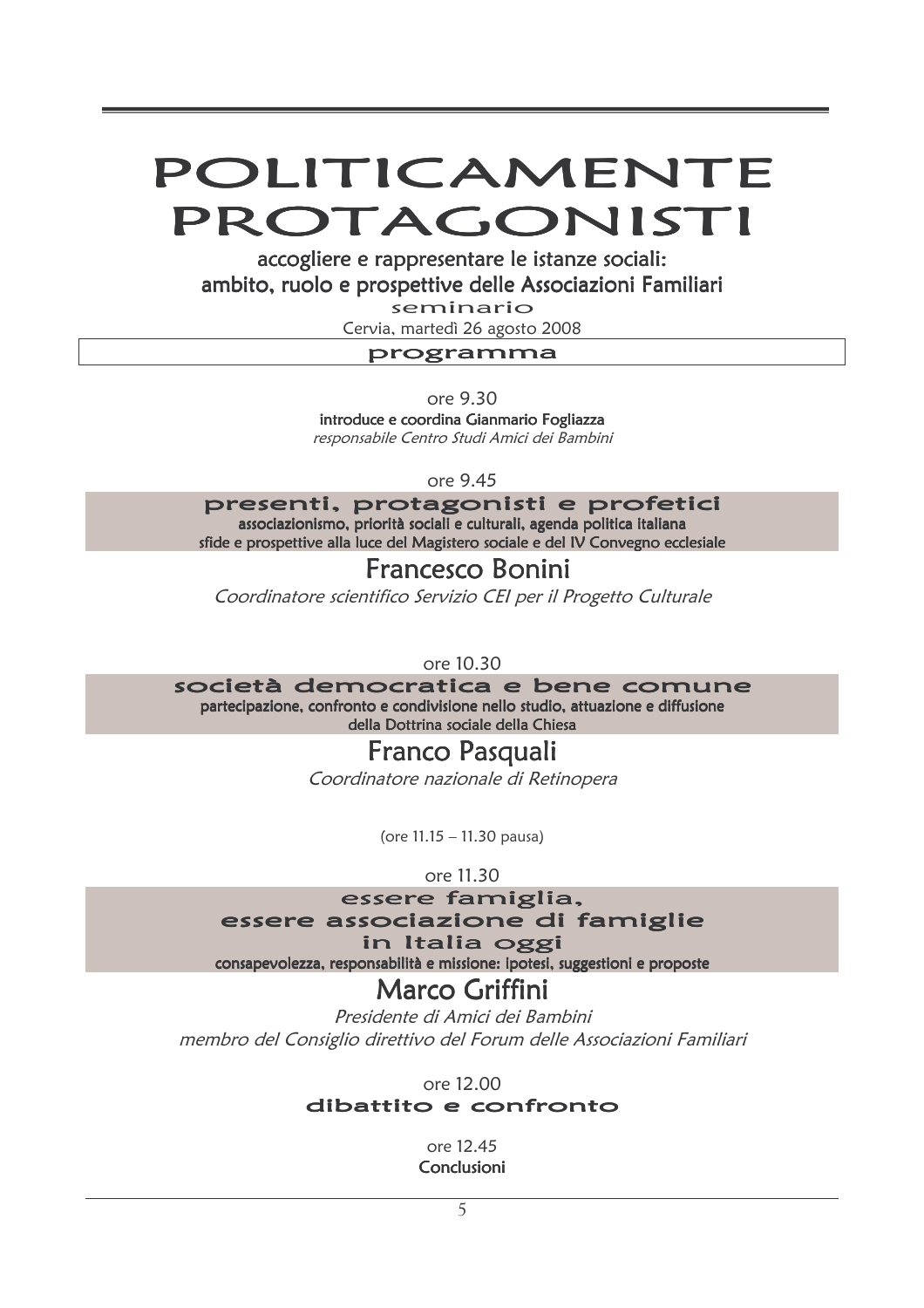Il Rosario per i bambini abbandonati e dimenticati del mese di Agosto

# «il miracolo dell'Amore»

### dal Vangelo secondo Matteo (14,15-18)

Sul far della sera, gli si accostarono i discepoli e gli dissero: «il luogo è deserto ed è oramai tardi; congeda la folla perché vada nei villaggi a comprarsi da mangiare». Ma Gesù rispose: «Non occorre che vadano, date loro voi stessi da mangiare». Gli risposero: «Non abbiamo che cinque pani e due pesci!».

# Commento

È sempre così! Ogni volta che ci imbattiamo in un bisogno o davanti a noi si profila un ostacolo, cerchiamo la soluzione solo in ciò che a noi è già noto, per averlo sperimentato in passato o perchè se ne è sentito parlare.

La nostra vita si svolge secondo direttrici ben ponderate e strutturate da una mente sempre vigile e attenta a "filtrare" quello che non corrisponde ai canoni della "nostra" verità. È difficile trovare lungo le stesse un piccolo spazio per i "miracoli"!

Ma ha ancora un senso, oggi, parlare di miracoli?

Eppure, noi genitori adottivi, ne siamo testimoni reali:

- \* come può un bambino abbandonato dalla mamma che "l'ha fatto", credere ancora nell'amore di un'altra mamma? Eppure, noi siamo diventati i suoi veri genitori, in carne ed ossa.
- \* come può quel bambino abbandonato, coltivare, giorno dopo giorno, nella prigione della sua solitudine, la speranza di poter essere amato come un figlio? Eppure, oggi è qui tra le mie braccia, partorito dal mio stesso cuore!

«Date loro voi stessi da mangiare» e il miracolo dell'adozione si compie: "Credo che tu sia mio figlio, credo che tu sia mio padre", due corpi che si accolgono nello Spirito di Amore.

Ciò che, per natura o per discernimento umano sembrava impossibile, diventa realtà:

«Tu sei mio figlio, io oggi ti ho generato».